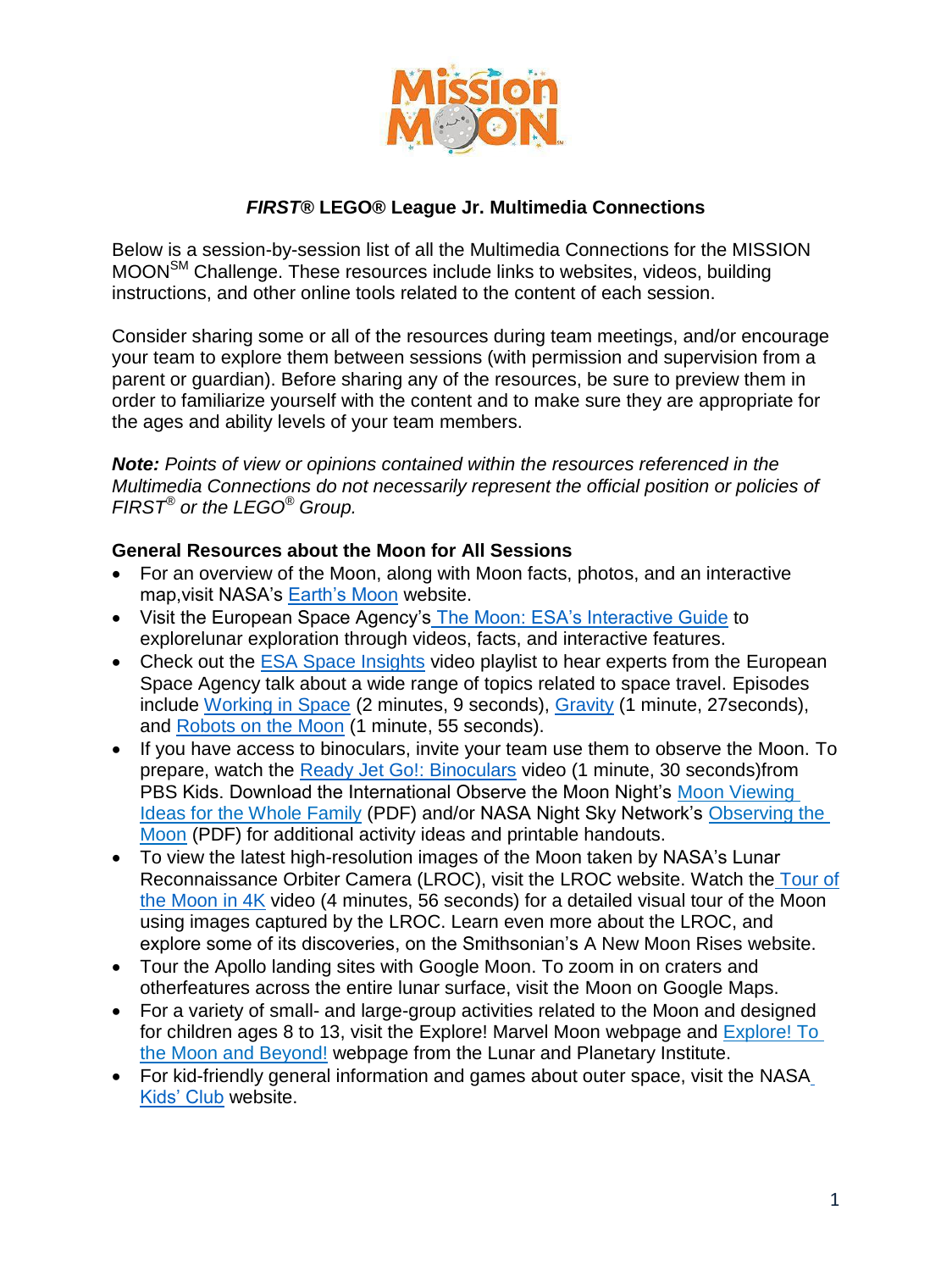

#### **Session 1: Introductions!**

- View the [LEGO® Education WeDo 2.0](https://www.youtube.com/watch?v=dK6gLgNOJmg) video (1 minute, 33 seconds) and [LEGO®](https://www.youtube.com/watch?v=Zz-_U_U1Znk)  [Mini-Builds](https://www.youtube.com/watch?v=Zz-_U_U1Znk) video (1 minute, 31 seconds) to learn more about these topics.
- For an introduction to the various resources that people would need to live on the Moon, watch the [NASA BEST: Living on the Moon](https://www.youtube.com/watch?v=TNrhADcTNBk) video (2 minutes, 42 seconds).
- For one idea of what an international lunar habitat could look like, view the European Space Agency's [Moon Village](https://www.youtube.com/watch?v=amYK5voqLSk) video (4 minutes, 26 seconds).
- To view all mission patches from past NASA missions, visit the NASA History Program Office's [Mission Patches](https://history.nasa.gov/mission_patches.html) website. For additional international mission patch examples, visit the European Space Agency's [Mini-Gallery: European Human](http://www.esa.int/About_Us/Welcome_to_ESA/ESA_history/European_human_spaceflight_patches) [Spaceflight Patches](http://www.esa.int/About_Us/Welcome_to_ESA/ESA_history/European_human_spaceflight_patches) website.
- Watch the [Make Your Own Astronaut](https://www.youtube.com/watch?v=u6zHQ_GOoXc&feature=youtu.be) Mission Patch video (3 minutes, 37 seconds) to learn about mission patches on the International Space Station and to see an example of how to design a mission patch as a group.
- Your team can design a simple mission patch online via Disney's [Design a Mission](http://disney.go.com/vacations/missionspace/missionpatch.html)  [Patch](http://disney.go.com/vacations/missionspace/missionpatch.html) website.
- If your team chooses to design their own mission patch and/or team logo, consider printing clip art versions of rocket ships, the Moon, spacesuits, etc. for them to use for inspiration or tracing. Word processing programs often include clip art, or visit an online clip art website such as [Open Clip Art.](https://openclipart.org/)

#### **Session 2: Rocket Ship to the Moon**

- Watch the [Session 2: Rocket Ship to the Moon](https://youtu.be/aAuZbmi35zM) video (1 minute) from *FIRST* LEGO League Jr. for an overview of this session. A [Spanish version](https://youtu.be/3tZkdINmaO4) is also available.
- View highlights from the first human landing on the Moon in NASA's Apollo 11 [Overview](https://www.youtube.com/watch?v=F9MBpdc6Jyw) video (2 minutes, 18 seconds).
- For detailed text, photos, and interactive graphics about past Moon landings, explore Dorling Kindersley Limited's [Moon Landings](https://www.dkfindout.com/uk/space/moon-landings/) website, which includes sections about the Apollo program, the journey to the Moon, and the Saturn V rocket.
- For background information on the Apollo program, visit NASA's [What](https://www.nasa.gov/audience/forstudents/k-4/stories/nasa-knows/what-was-apollo-program-k4.html) Was the [Apollo Program?](https://www.nasa.gov/audience/forstudents/k-4/stories/nasa-knows/what-was-apollo-program-k4.html) webpage and the Smithsonian's [Apollo to the Moon](https://airandspace.si.edu/exhibitions/apollo-to-the-moon/online/) website.
- Access the building instructions for the MISSION MOON Inspire Model, and see a video of it in action, on *FIRST* LEGO League Jr.'s [Inspire Set](http://firstlegoleaguejr.org/inspireset) webpage. For this session, use pp. 1–30 of the PDF to build the manual version of the rocket ship. *Note: The LEGO elements for the Inspire Model can be found in your MISSION MOON Inspire Set in the bag labeled "1." If you got excited and already opened all the bags, use the [MISSION MOON Inspire Set Element Overview: Bag 1](https://firstinspiresst01.blob.core.windows.net/flljr/2019/element-overview-bag-1.pdf) (PDF) to locate the elements needed for the Inspire Model.*
- Download the [WeDo 2.0 Teacher Guide and Preparation Materials](https://education.lego.com/en-us/support/wedo-2/teacher-guides) from the LEGO Education website. For more WeDo 2.0 resources, visit the [LEGO Education WeDo](https://education.lego.com/en-us/support/wedo-2?domainredir=legoeducation.com) [2.0 Support](https://education.lego.com/en-us/support/wedo-2?domainredir=legoeducation.com) webpage.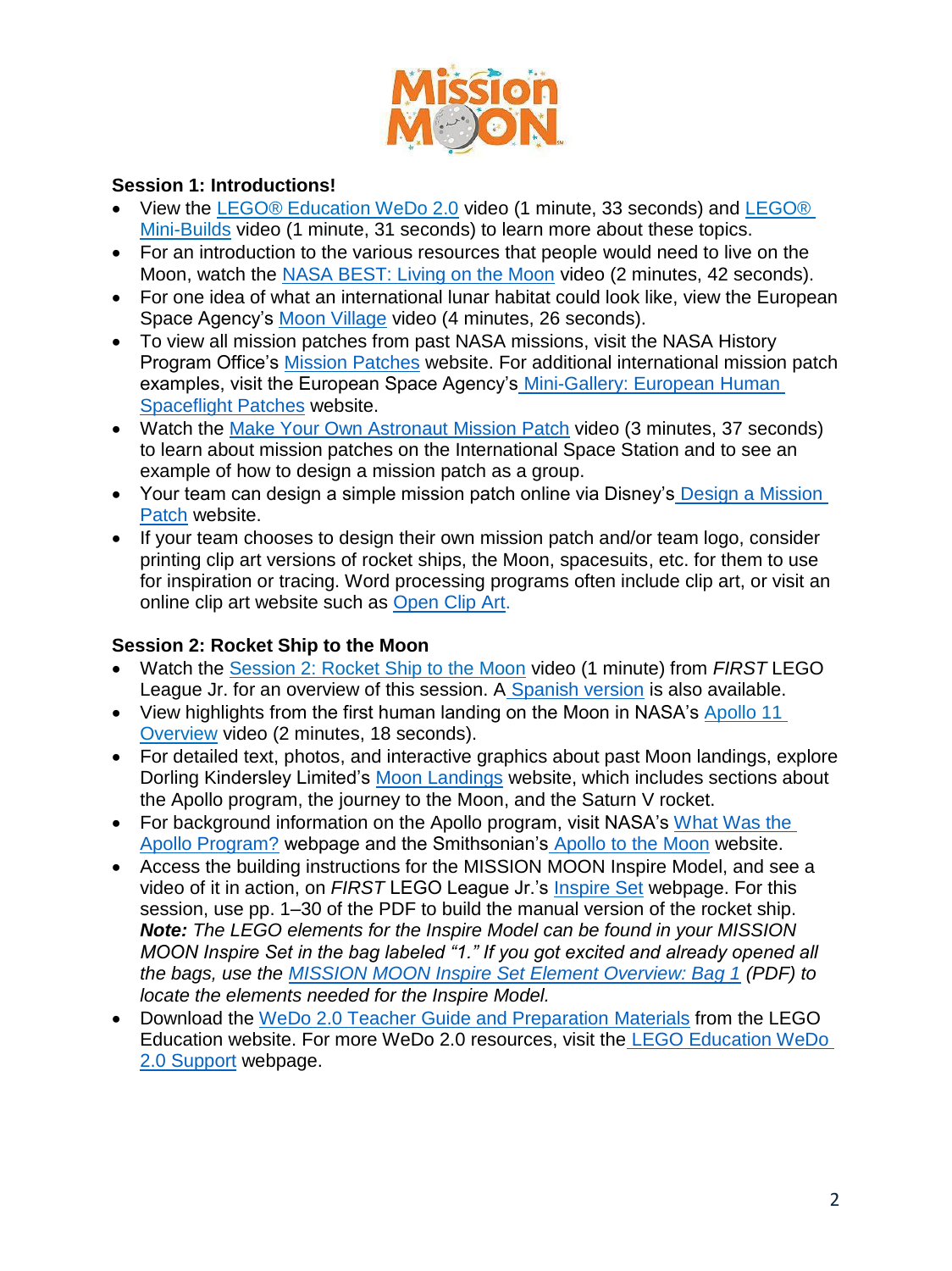

#### **Session 3: Be an Engineer**

- Watch the [Name Your Team](https://youtu.be/rHIh6DUjzfI) video (1 minute, 16 seconds) from *FIRST®* LEGO® League Jr. for an overview of this session. A [Spanish version](https://youtu.be/pj6xlS_2Md4) is also available.
- Watch the [Session 3: Be an Engineer](https://youtu.be/y_QS2cGszJE) video (1 minute, 8 seconds) from *FIRST*  LEGO League Jr. for an overview of this session. A [Spanish version](https://youtu.be/SiRAVTGrpYE) is also available.
- For an introduction to engineering, watch the [Intro to Engineering](http://svs.gsfc.nasa.gov/cgi-bin/details.cgi?aid=10719) video (2 minutes, 42 seconds) from NASA for Kids or the [What Is Engineering?](https://www.youtube.com/watch?v=bipTWWHya8A) video (4 minutes, 17 seconds) from The University of Newcastle, Australia.
- For a more detailed look at engineers and the engineering design process, view th[e](https://www.youtube.com/watch?v=owHF9iLyxic) [What's an Engineer? Crash Course Kids #12.1](https://www.youtube.com/watch?v=owHF9iLyxic) video (4 minutes, 29 seconds) and the [Engineering Process: Crash Course Kids #12.2](https://www.youtube.com/watch?v=fxJWin195kU) video (5 minutes, 16 seconds) from Crash Course Kids.
- Visit the [Design Squad](http://pbskids.org/designsquad/) website from PBS Kids to find videos, games, and projects about engineering for youth, including information about the various parts of the engineering design process.
- If your team would like to build one of this session's suggested WeDo 2.0 models offline, download the *Milo* [building instructions](https://le-www-live-s.legocdn.com/sc/media/files/building-instructions/wedo-2/45300_16_milo-e11f60231359c9f315dcdfa782b29eee.pdf) (PDF) or the *[Pull Robot](https://le-www-live-s.legocdn.com/sc/media/files/building-instructions/wedo-2/45300_01a_pull-7775fb55762572403a42f3dc77881afa.pdf)* buildin[g](https://le-www-live-s.legocdn.com/sc/media/files/building-instructions/wedo-2/45300_01a_pull-7775fb55762572403a42f3dc77881afa.pdf) [instructions](https://le-www-live-s.legocdn.com/sc/media/files/building-instructions/wedo-2/45300_01a_pull-7775fb55762572403a42f3dc77881afa.pdf) (PDF).

#### **Session 4: Water on the Moon**

- Watch the [Sessions 4, 5, and 6: Designing Solutions to Problems on the Moon](https://youtu.be/69NWxlY5iiw) video (1 minute, 1 second) from *FIRST* LEGO League Jr. for an overview of Sessions 4, 5, and 6. A [Spanish version](https://youtu.be/tUqP87pwPGE) is also available.
- Share the Airbus Foundation: Discovery Space's [Water on the Moon](https://www.youtube.com/watch?v=wHJ3F7eIxEM) video (1) minute, 37 seconds) for information on how water recycling and water ice mining could work on the Moon.
- Check out the "Water and Ice" section of NASA's [Kids Zone 4: The](https://solc.gsfc.nasa.gov/kidszone4.html) [Moon](https://solc.gsfc.nasa.gov/kidszone4.html) website.
- To get a detailed overview of the history of lunar exploration, water on the moon, impact craters, and the future of lunar exploration, watch the European Space Agency's [Destination: Moon](https://www.youtube.com/watch?v=Xe_nuRMH30c) video (8 minutes, 32 seconds).
- Explore NASA Space Place's [Why does the Moon have craters?](https://spaceplace.nasa.gov/craters/en/) webpage to learn more about impact craters. A [Spanish version](https://spaceplace.nasa.gov/craters/sp/) is also available.
- If your team would like to create their own model[s](https://www.jpl.nasa.gov/edu/teach/activity/make-a-crater/) of impact craters, try NASA's [Whip Up a Moon-Like Crater](https://www.jpl.nasa.gov/edu/teach/activity/make-a-crater/) activity. Watch the [How to Make a Crater](https://www.jpl.nasa.gov/video/details.php?id=931) video (2 minutes, 42 seconds) to see how the activity works.
- If your team would like to build one of this session's suggested WeDo 2.0 models offline, download the *Crank* [building instructions](https://le-www-live-s.legocdn.com/sc/media/files/building-instructions/wedo-2/45300_03_crank-7c3f3b8a0f7270758d2790f330f5d476.pdf) (PDF) or the *Sweep* [building](https://le-www-live-s.legocdn.com/sc/media/files/building-instructions/wedo-2/45300_13_sweep-f14f39bf33694b112ec5a68ffc20008f.pdf) [instructions](https://le-www-live-s.legocdn.com/sc/media/files/building-instructions/wedo-2/45300_13_sweep-f14f39bf33694b112ec5a68ffc20008f.pdf) (PDF).

#### **Session 5: Energy on the Moon**

 Share the Airbus Foundation: Discovery Space's [Powering the Moon](https://youtu.be/nI8JZwRyfuQ) video (1 minute, 32 seconds) for an overview of the pros and cons of using solar energy to power a Moon base.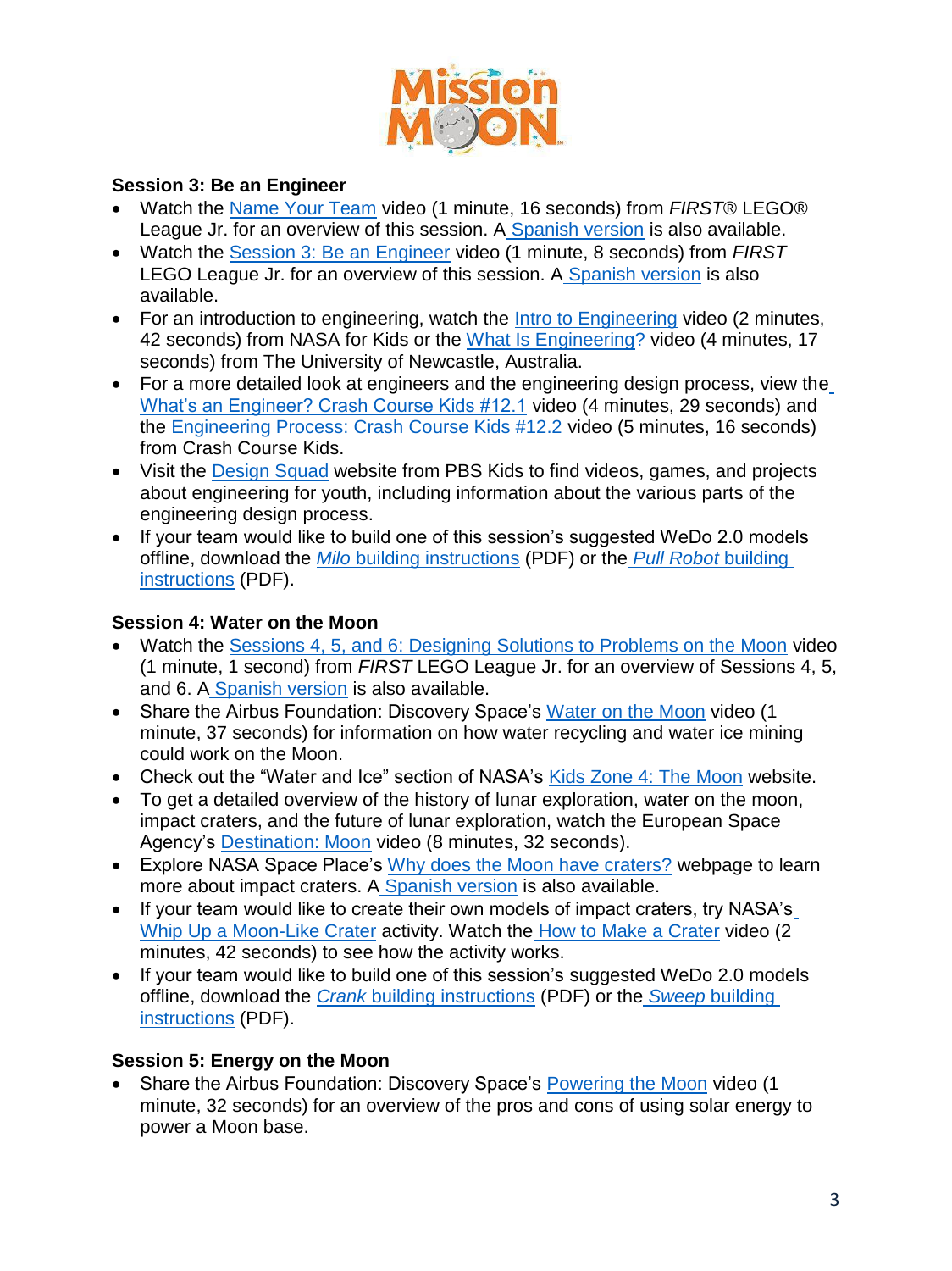

- For a simple explanation of how people use solar energy on Earth, read Mystic Aquarium's [Solar Energy Is a Bright Idea](https://www.uniteforliteracy.com/mystic/energy/book?BookId=1603) book. Online narrations are available in English and Spanish. For more detailed information on how solar power works, visit the U.S. Energy Information Administration's [Solar](https://www.eia.gov/kids/energy.php?page=solar_home) website.
- For detailed background information on a variety of ways to get energy on the Moon — including solar, chemical, and nuclear options, check out NASA's [Moon Power:](https://www.nasa.gov/pdf/475482main_HEP_I_ELEM.pdf) [Human Exploration Project I: Energy and Power Curriculum](https://www.nasa.gov/pdf/475482main_HEP_I_ELEM.pdf) (PDF) for grades 1–5.
- Share the European Space Agency's [Future Astronauts Could Use Moondust to](https://www.esa.int/esaKIDSen/SEM9REYH81J_OurUniverse_0.html) [Produce Power](https://www.esa.int/esaKIDSen/SEM9REYH81J_OurUniverse_0.html) webpage for an alternative idea about how to get energy on the Moon.
- If your team would like to build one of this session's suggested WeDo 2.0 models offline, download the *Grab* [building instructions](https://le-www-live-s.legocdn.com/sc/media/files/building-instructions/wedo-2/45300_09_grab-da78bf0dced02ae1e52f157b6811867c.pdf) (PDF) or the *[Robotic Arm](https://le-www-live-s.legocdn.com/sc/media/files/building-instructions/wedo-2/45300_09a_robotic_arm-8eef80f6ffccdbb839042ad526d438fe.pdf)* buildin[g](https://le-www-live-s.legocdn.com/sc/media/files/building-instructions/wedo-2/45300_09a_robotic_arm-8eef80f6ffccdbb839042ad526d438fe.pdf) [instructions](https://le-www-live-s.legocdn.com/sc/media/files/building-instructions/wedo-2/45300_09a_robotic_arm-8eef80f6ffccdbb839042ad526d438fe.pdf) (PDF).

# **Session 6: Air on the Moon**

- Share the Airbus Foundation: Discovery Space's [Air on the Moon](https://www.youtube.com/watch?v=FB73PfJg1EQ) video (1 minute, 30 seconds) for an overview of how algae, plants, and/or regolith could help provide air on the Moon.
- Check out the "Moon Rocks" section of NASA's [Kids Zone 4: The](https://solc.gsfc.nasa.gov/kidszone4.html) [Moon](https://solc.gsfc.nasa.gov/kidszone4.html) website.
- View the [What If We Lived on the Moon](https://www.youtube.com/watch?v=BAzHsMY0ZJ8) video (7 minutes, 43 seconds) from Unveiled for a futuristic view of what a lunar city might look like, including discussions of air (and what to do if a lunar habitat has an air leak), water, entertainment, scientific research, energy, and food on the Moon.
- If your team would like to build one of this session's suggested WeDo 2.0 models offline, download the *Motion* [building instructions](https://le-www-live-s.legocdn.com/sc/media/files/building-instructions/wedo-2/45300_14_motion-e227eeb466ac25981fc47b61fbdc30b1.pdf) (PDF) or the *[Alarm Device](https://le-www-live-s.legocdn.com/sc/media/files/building-instructions/wedo-2/45300_11a_alarm_device-da697954513c220be95391f35a135a3e.pdf)* buildin[g](https://le-www-live-s.legocdn.com/sc/media/files/building-instructions/wedo-2/45300_11a_alarm_device-da697954513c220be95391f35a135a3e.pdf) [instructions](https://le-www-live-s.legocdn.com/sc/media/files/building-instructions/wedo-2/45300_11a_alarm_device-da697954513c220be95391f35a135a3e.pdf) (PDF).

# **Session 7: Solving Problems on the Moon**

- Watch the [Session 7: Solving More Problems](https://youtu.be/_mP21MYk8fs) video (58 seconds) from *FIRST* LEGO League Jr. for an overview of this session. A [Spanish version](https://youtu.be/VP-GwuurYJI) is also available.
- Share the Airbus Foundation: Discovery Space's [How to Communicate on the Moon](https://www.youtube.com/watch?v=qgIGzKGdNMo) video (1 minute, 29 seconds), [Food on the Moon](https://www.youtube.com/watch?v=qo7snWZj17Q) video (1 minute, 31 seconds)[,](https://www.youtube.com/watch?v=023KfH_5qsw) [Traveling on the Moon](https://www.youtube.com/watch?v=023KfH_5qsw) video (1 minute, 24 seconds), [Waste Management on the](https://www.youtube.com/watch?v=jmavqwQ0Suc) [Moon](https://www.youtube.com/watch?v=jmavqwQ0Suc) video (1 minute, 32 seconds), [What Materials to Build Your Home on the](https://youtu.be/2QpGXe85S3I) [Moon? v](https://youtu.be/2QpGXe85S3I)ideo (1 minute, 20 seconds), and/or [Radiation on the Moon](https://www.youtube.com/watch?v=CjK8q7YZc6E) (1 minute, 36 seconds) for more information on other problems your team might face on the Moon.
- Watch NASA's ["I Was Strolling on the Moon One Day"](https://www.youtube.com/watch?v=Zl_VdN6rfrQ) video (24 seconds) and [Driving on the Moon](https://www.youtube.com/watch?v=NRqHubCtKmE) video (31 seconds) for footage of Apollo astronauts having fun as they navigate the lunar surface.
- For an overview of robots, regolith, and how a 3D printer could be used to build a Moon base, view the European Space Agency's [3D-Printing a Lunar Base](https://www.youtube.com/watch?v=pk9PWUGkz7o) video (4 minutes, 54 seconds).
- If your team would like to build one of this session's suggested WeDo 2.0 modelsoffline, download the *Walk* [building instructions](https://le-www-live-s.legocdn.com/sc/media/files/building-instructions/wedo-2/45300_04_walk-39d59297657807915ff3e33702d75c04.pdf) (PDF) or the *[Luna Rover](https://le-www-live-s.legocdn.com/sc/media/files/building-instructions/wedo-2/45300_16a_luna_rover-f771638b3951fb58691b9dd82e104a4f.pdf)*  [building](https://le-www-live-s.legocdn.com/sc/media/files/building-instructions/wedo-2/45300_16a_luna_rover-f771638b3951fb58691b9dd82e104a4f.pdf) [instructions](https://le-www-live-s.legocdn.com/sc/media/files/building-instructions/wedo-2/45300_16a_luna_rover-f771638b3951fb58691b9dd82e104a4f.pdf) (PDF).